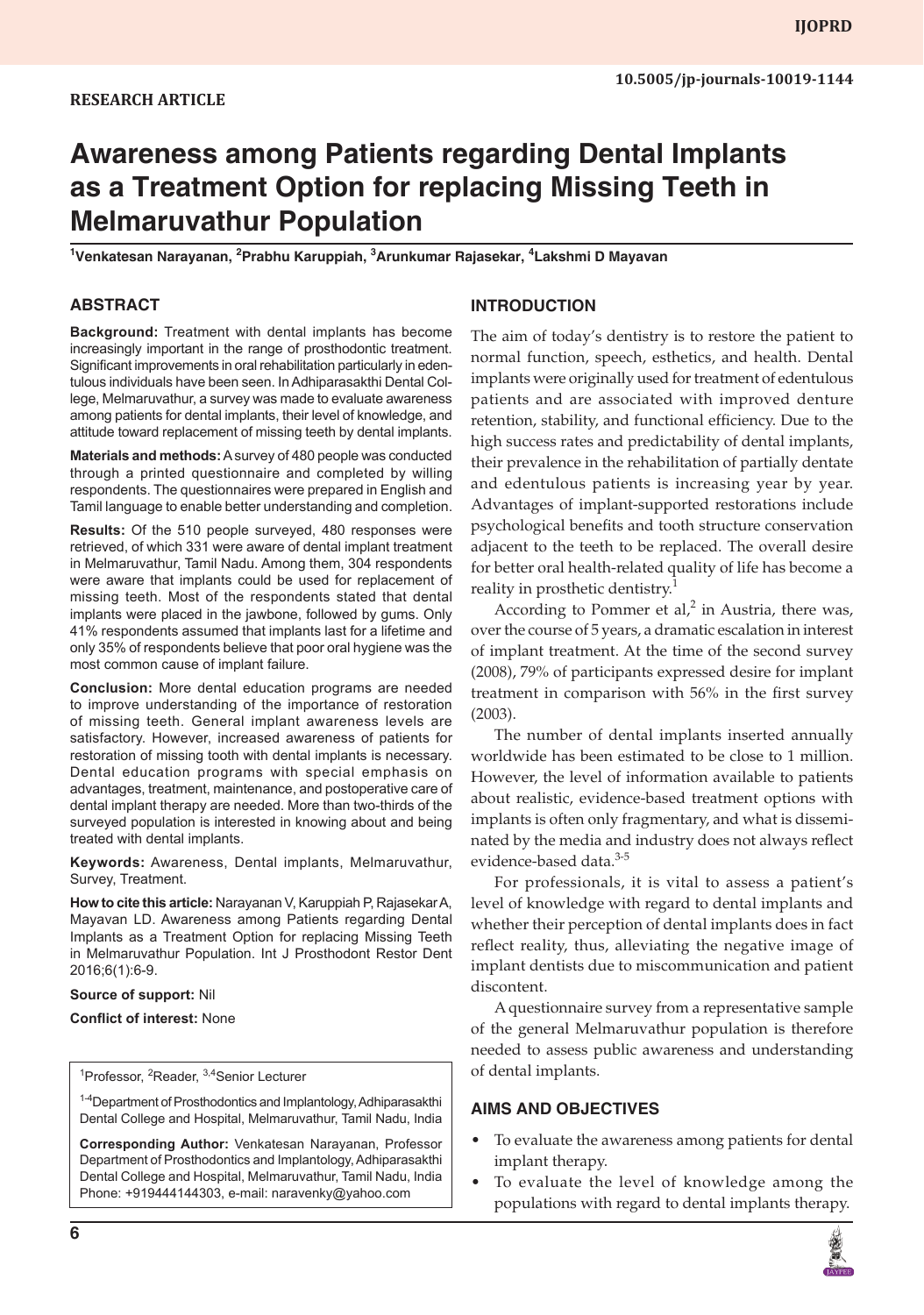#### **MATERIALS AND METHODS**

A questionnaire-based survey was conducted. All the respondents were informed about the aims and objectives of the study. Those who were not willing to participate were excluded from the study.

The demographic data of each patient including gender, age, education, and qualification were recorded before the survey.

The questionnaire with a total number of 18 questions for the survey was listed in numbers in the following order, of which the question numbers 1, 4, 5, 6, 7, 9, 10, 11, 12 were used for this study.

The survey study was conducted through printed self-explanatory questionnaire composed of questions with the intention of evaluating dental implant as a treatment option among the Melmaruvathur population. It consisted of 18 questions to find out the level of awareness and evaluating the level of information about dental implants. The questionnaire was prepared in both English and Tamil (local language) to enable completion and to improve the respondents' understanding of the questions.<sup>6-11</sup>

A total of 510 questionnaires were distributed to various age groups ranging from 20 years and younger, 21 to 40 years, 41 to 60 years, 61 to 80 years, and 80 years; of which, 480 were answered. They were also grouped according to various levels stated in the questionnaire.

#### **RESULTS**

The present survey gives information about patient's awareness, acceptance of dental implants as a treatment modality for replacement of missing teeth in dental patients in Melmaruvathur, Tamil Nadu, India. This study population (aged <20–80 years) was selected for ease of access and to increase the response rate, as they were dental patients who approached Adhiparasakthi Dental College and Hospitals for their treatment. In all, 480 patients participated in the survey  $(M=261 \ (54\%)$ ;  $F = 219$  (48.14%). Table 1 summarizes the demographic data and Table 2 summarizes the survey data of the participating patients.

## **General Awareness regarding replacing Missing Teeth**

For the question on whether missing teeth should be replaced, overall 38% (182) were of the opinion that it was imperative to go for replacement of missing teeth in all cases, 36% (176) thought it was required only if it is aesthetically unpleasant, and 21% (105) reported it was not necessary to replace missing teeth. A majority of surveyed population seemed to understand the need for replacement of missing teeth.

| <b>Table 1:</b> Demographic data                           |                            |           |  |  |  |
|------------------------------------------------------------|----------------------------|-----------|--|--|--|
| Demographic datas <sup>3</sup><br>Total participants - 480 |                            |           |  |  |  |
| Gender                                                     | Male                       | 261 (54%) |  |  |  |
|                                                            | Female                     | 219 (46%) |  |  |  |
| Age (in years)                                             | 20 and $<$ 20 years        | 65 (14%)  |  |  |  |
|                                                            | $21 - 40$                  | 207 (43%) |  |  |  |
|                                                            | $41 - 60$                  | 146 (30%) |  |  |  |
|                                                            | $61 - 80$                  | 62 (13%)  |  |  |  |
| Education                                                  | Up to high school level    | 136 (28%) |  |  |  |
|                                                            | Up to college              | 190 (40%) |  |  |  |
|                                                            | Up to university and above | 109 (23%) |  |  |  |
|                                                            | Uneducated                 | 45 (9%)   |  |  |  |
| Qualification                                              | Student                    | 66 (14%)  |  |  |  |
|                                                            | Unemployed                 | 56 (12%)  |  |  |  |
|                                                            | Housewife                  | 67 (14%)  |  |  |  |
|                                                            | Unskilled                  | 62 (13%)  |  |  |  |
|                                                            | Professional               | 113 (23%) |  |  |  |
|                                                            | <b>Business</b>            | 116 (24%) |  |  |  |

## **General Awareness Information about Dental Implants**

Majority of patients (69%; 331) had reported that they have heard of implant treatment before and only 26% (149) had reported that they had never heard about dental implants. Of the patients who had heard of implant treatment before, 42% (203) also stated that the dental implants will be placed in the jawbone and 58% (277) of the patients were totally unaware of where the implants will be placed.

A total of 32% (155) of patients felt they have poor awareness, 28% (133) have moderate awareness, 35% (169) have good awareness regarding dental implant therapy.

### **Dental Implant as an Option for Replacement of Missing Teeth**

A total of 58% (280) of the patients were aware and 42% (200) were not aware that dental implants can be used to replace missing teeth.

## **Life Span of Dental Implant Treatment**

As many as 24% (115) of patients thought dental implants would last up to 20 years, while majority of 41% (196) expected it to last for a lifetime.

#### **Need for Special Care and Hygiene**

While 54% (263) felt dental implants needed less care in comparison to natural teeth and 46% (217) did feel that they require more care than the natural teeth.

## **Interested in Knowing and Getting Treated with Dental Implants**

An overwhelming 75% (362) of patients were willing to know and a 25% (118) of the patients were not interested to know about dental implant therapy.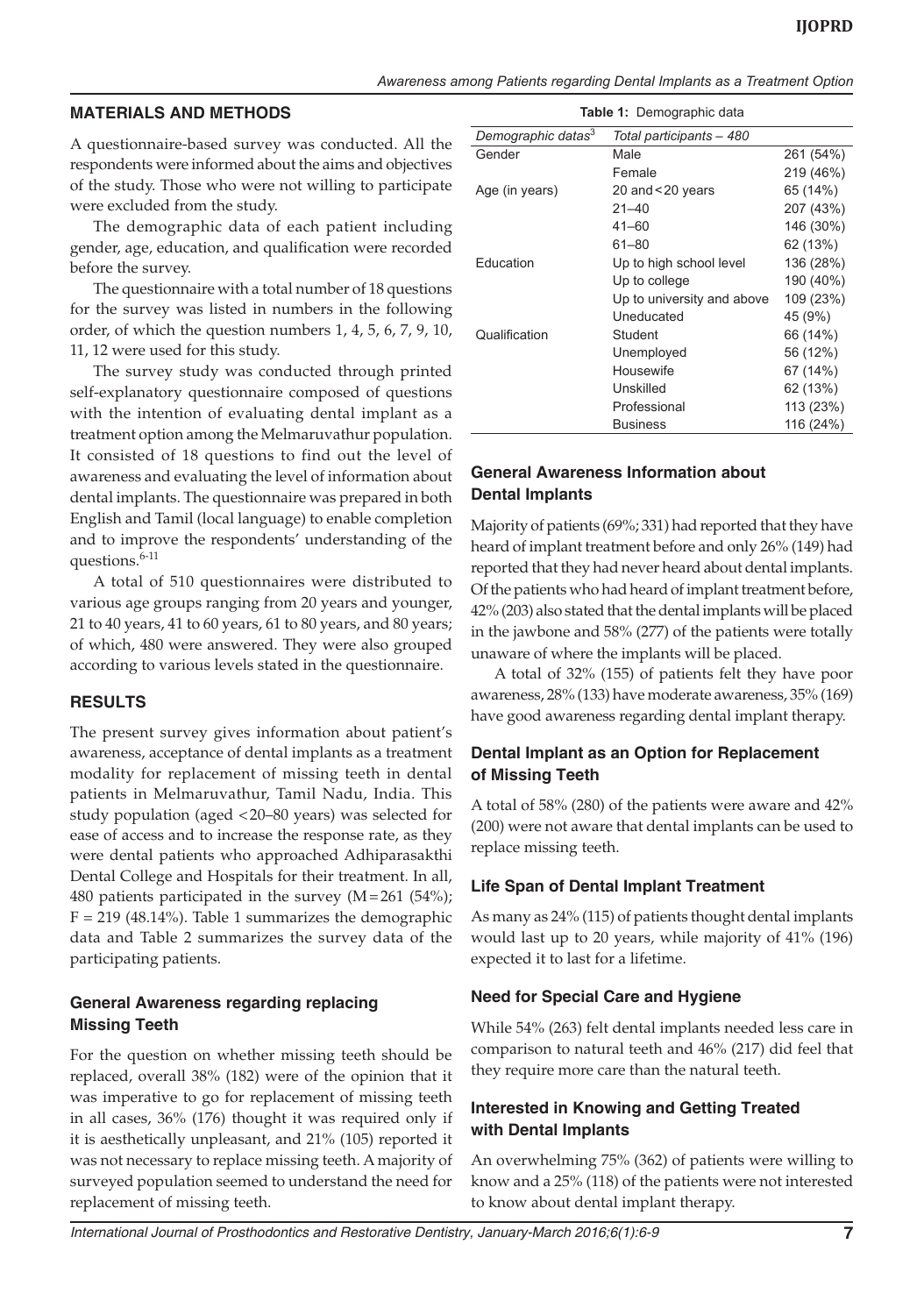#### *Venkatesan Narayanan et al*

| Table 2: Survey data |                                                                                                                                  |                               |         |                                                                                                                              |                         |  |  |  |
|----------------------|----------------------------------------------------------------------------------------------------------------------------------|-------------------------------|---------|------------------------------------------------------------------------------------------------------------------------------|-------------------------|--|--|--|
| SI. no.              | Survey data                                                                                                                      |                               | SI. no. | Survey data                                                                                                                  |                         |  |  |  |
| 1                    | Do you know missing teeth should be replaced?                                                                                    |                               | 11      | Where do you think dental implants are placed?                                                                               |                         |  |  |  |
| 2                    | (a) Yes, always<br>(b) Yes, if the gap is visible<br>(c) No, not necessary<br>What alternatives for replacing teeth do you know? | 227<br>178<br>105             |         | (a) Jaw bone<br>(b) Gums<br>(c) Neighboring teeth<br>(d) Do not know                                                         | 332<br>63<br>48<br>67   |  |  |  |
| 3                    | $(a)$ FPD<br>$(b)$ RPD<br>$(c)$ CD<br>(d) Implant<br>Would you be content with removable placement/                              | 167<br>106<br>167<br>70       | 12      | How long do you think a dental implant lasts?<br>(a) $<$ 5 years<br>(b) < 10<br>$(c)$ Up to 20<br>(d) Life time              | 208<br>166<br>51<br>85  |  |  |  |
|                      | denture as replacement for missing tooth?<br>(a) Yes                                                                             | 262                           | 13      | Biggest advantage of implant                                                                                                 |                         |  |  |  |
| 4                    | $(b)$ No<br>Have you heard of implant treatment?<br>(a) Yes<br>$(b)$ No                                                          | 248<br>357<br>153             |         | (a) Fixed replacement<br>(b) Looks better<br>(c) Good in function<br>(d) Avoids grinding of natural teeth                    | 141<br>242<br>91<br>36  |  |  |  |
| 5                    | Do you know that implants can be used for replacement<br>of missing teeth?                                                       |                               | 14      | Biggest disadvantage<br>(a) High cost                                                                                        | 284                     |  |  |  |
|                      | (a) Yes<br>$(b)$ No                                                                                                              | 304<br>206                    |         | (b) Need of surgery<br>(c) Long treatment time                                                                               | 142<br>84               |  |  |  |
| 6                    | How well informed do you feel about implant?<br>(a) Very well<br>(b) Well<br>(c) Moderately well<br>(d) Poorly<br>(e) Not at all | 41<br>114<br>142<br>203<br>10 | 15      | Reason for failure of dental implants<br>(a) Dentist<br>(b) Patient<br>(c) Poor oral hygiene<br>(d) Allergic/Incompatibility | 130<br>82<br>165<br>133 |  |  |  |
| 7                    | Would you like to get implant treatment if needed?<br>(a) Yes                                                                    | 16<br>356                     |         | What do you think of the treatment charges involved in<br>this procedure?                                                    |                         |  |  |  |
| 8                    | (b) Not at all<br>What do you personally think of dental implant treatment?                                                      | 154                           |         | (a) Affordable<br>(b) Non affordable                                                                                         | 176<br>334              |  |  |  |
|                      | (a) Opted if needed<br>(b) Opted for other alternatives                                                                          | 371<br>139                    | 17      | What in your opinion majorly contributes to the cost of<br>dental implants?                                                  |                         |  |  |  |
| 9                    | Do you think Implant needs special care and hygiene?<br>$(a)$ No<br>(b) No, less than natural teeth<br>(c) Yes, need more care   | 192<br>91<br>227              |         | (a) Cost of dental implants<br>(b) Cost of surgery<br>(c) Company supplying implant<br>(d) Dentist                           | 277<br>127<br>53<br>53  |  |  |  |
| 10                   | Like to know more about dental implants?<br>(a) Yes<br>$(b)$ No                                                                  | 407<br>103                    | 18      | Who in your opinion should opt for dental implant?<br>(a) Implants are good for every one<br>(b) Expensive only for rich     | 239<br>271              |  |  |  |

Of the patients willing to know about dental implant therapy, 74% (356) of patients were willing and 32% (154) were not willing to get treated with implants.

#### **DISCUSSION**

Dental implant treatment has been at the forefront of clinical dental practice for over a decade and a half now.<sup>2</sup> With increasing success rate of implant treatment, more patients are opting for dental implants as premier choice for replacement of missing teeth. Rising awareness of an advanced treatment modality in the society paves the way for its acceptability. However, advanced dental facilities are not in equal offering in all areas. At a time when metros and first-tier cities boast of latest advancement and technology, same is not true for the second-tier cities and rural areas.<sup>2</sup>

Surveys conducted to assess awareness level in patient population always come handy in deciding future approach. Although many surveys have been conducted on dental awareness there exist limited data on the patient awareness about dental implants in India, especially in Tamil Nadu.

Our survey reports conducted in Melmaruvathur, Kancheepuram district, Tamil Nadu, India, stated the following:

## **General Awareness regarding Replacement of Missing Teeth**

About 60% of the people have stated that the missing teeth should be replaced, especially if it is unaesthetic. Thirty percent of the surveyed population had no